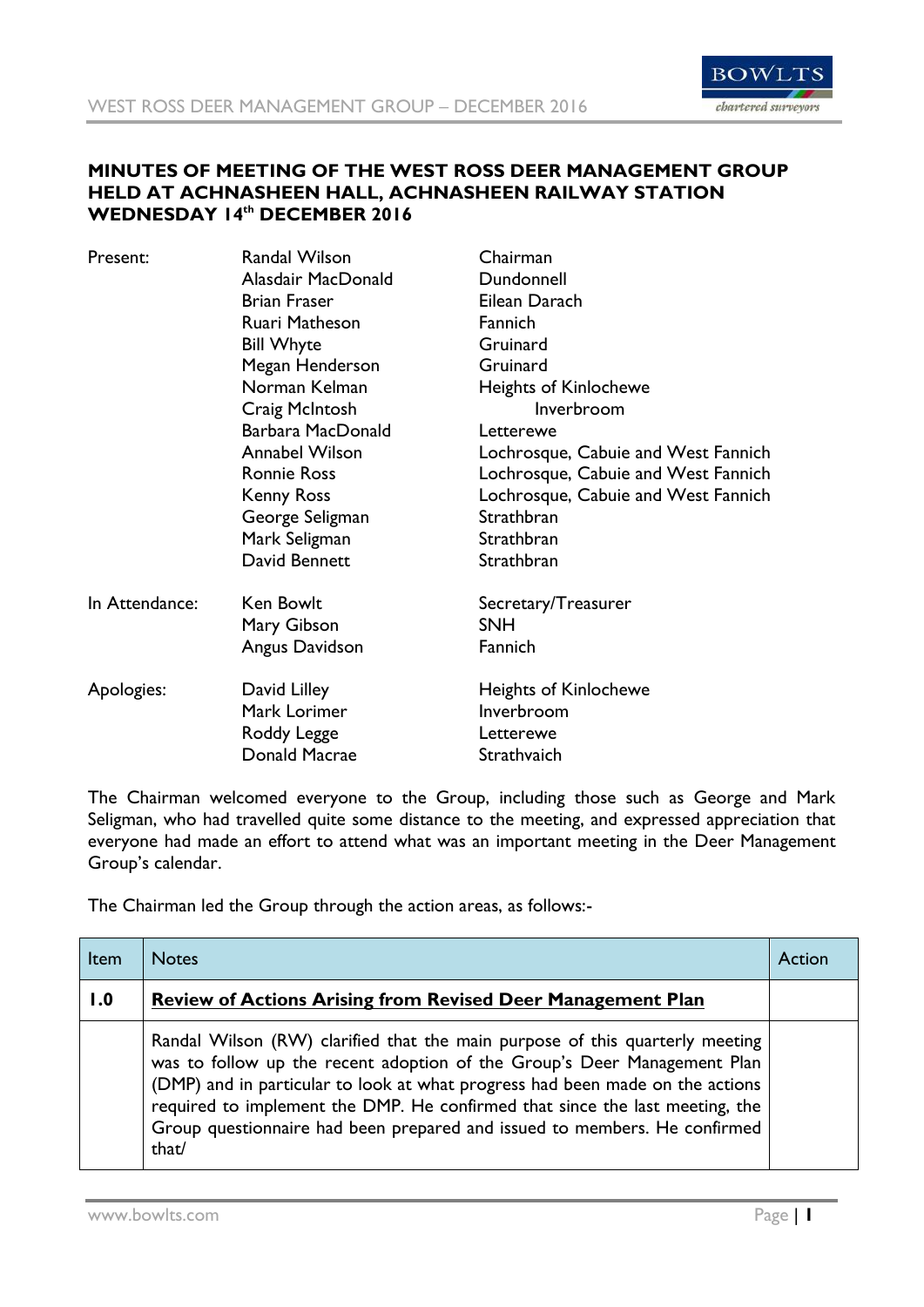

| <b>Item</b>      | <b>Notes</b>                                                                                                                                                                                                                                                                                                                                                                                                                                                                                          | Action |
|------------------|-------------------------------------------------------------------------------------------------------------------------------------------------------------------------------------------------------------------------------------------------------------------------------------------------------------------------------------------------------------------------------------------------------------------------------------------------------------------------------------------------------|--------|
|                  | that there had been a tremendous return rate, although some had been a little<br>late, nevertheless Ken Bowlt's (KSB) office had managed to put together a<br>summary of the responses on the questions within the questionnaire on the nine<br>areas upon which the Group was focussing action. It was agreed that probably<br>the easiest way for the meeting to review the responses to the questionnaire<br>would be if RW ran through the summary sheet prepared by KSB's office, as<br>follows. |        |
| $\overline{1}$ . | Designated Sites (Randal Wilson)                                                                                                                                                                                                                                                                                                                                                                                                                                                                      |        |
|                  | RW noted that we had three responses, confirming members who were aware<br>of designated sites affecting their estate which were currently described as<br>unfavourable as a consequence of herbivore impacts and, more importantly, that<br>in each case the Group members were taking action, often in conjunction with<br>SNH, with a view to working towards favourable/unfavourable recovering<br>status.                                                                                        |        |
| 1.2              | <b>Woodlands (Derick MacAskill)</b>                                                                                                                                                                                                                                                                                                                                                                                                                                                                   |        |
|                  | The responses from the questionnaires suggested that no-one within the Group<br>was aware of any native woodland within their properties which had been<br>categorised as having high or very high herbivore impact.                                                                                                                                                                                                                                                                                  |        |
| 1.3              | <b>Woodland Expansion (George Seligman)</b>                                                                                                                                                                                                                                                                                                                                                                                                                                                           |        |
|                  | It was noted that our maps were up to date and that one or two members of<br>the Group may be considering planting new woodlands in the next five years,<br>although the ones who were thinking about it were, as yet, undecided.                                                                                                                                                                                                                                                                     |        |
| $\overline{1.4}$ | <b>Carbon Sensitive Habitats (Randal Wilson)</b>                                                                                                                                                                                                                                                                                                                                                                                                                                                      |        |
|                  | It was agreed that it was probably inappropriate to have as a Group objective<br>the "creation" of peatlands and that we should seek to delete this from our<br>DMP following approval at the May 2017 AGM.<br>One member had indicated that they were aware of areas upon their property<br>which would benefit from the restoration of peatland and indicated that it was<br>their intention to carry out a restoration project in the next five years.                                             |        |
|                  | However, it was recognised by the Group that funding is an issue and Mary<br>Gibson (MG) was asked to investigate the availability of funding for such<br>environmental work and report back to the Group.                                                                                                                                                                                                                                                                                            | MG.    |
| 1.5/             |                                                                                                                                                                                                                                                                                                                                                                                                                                                                                                       |        |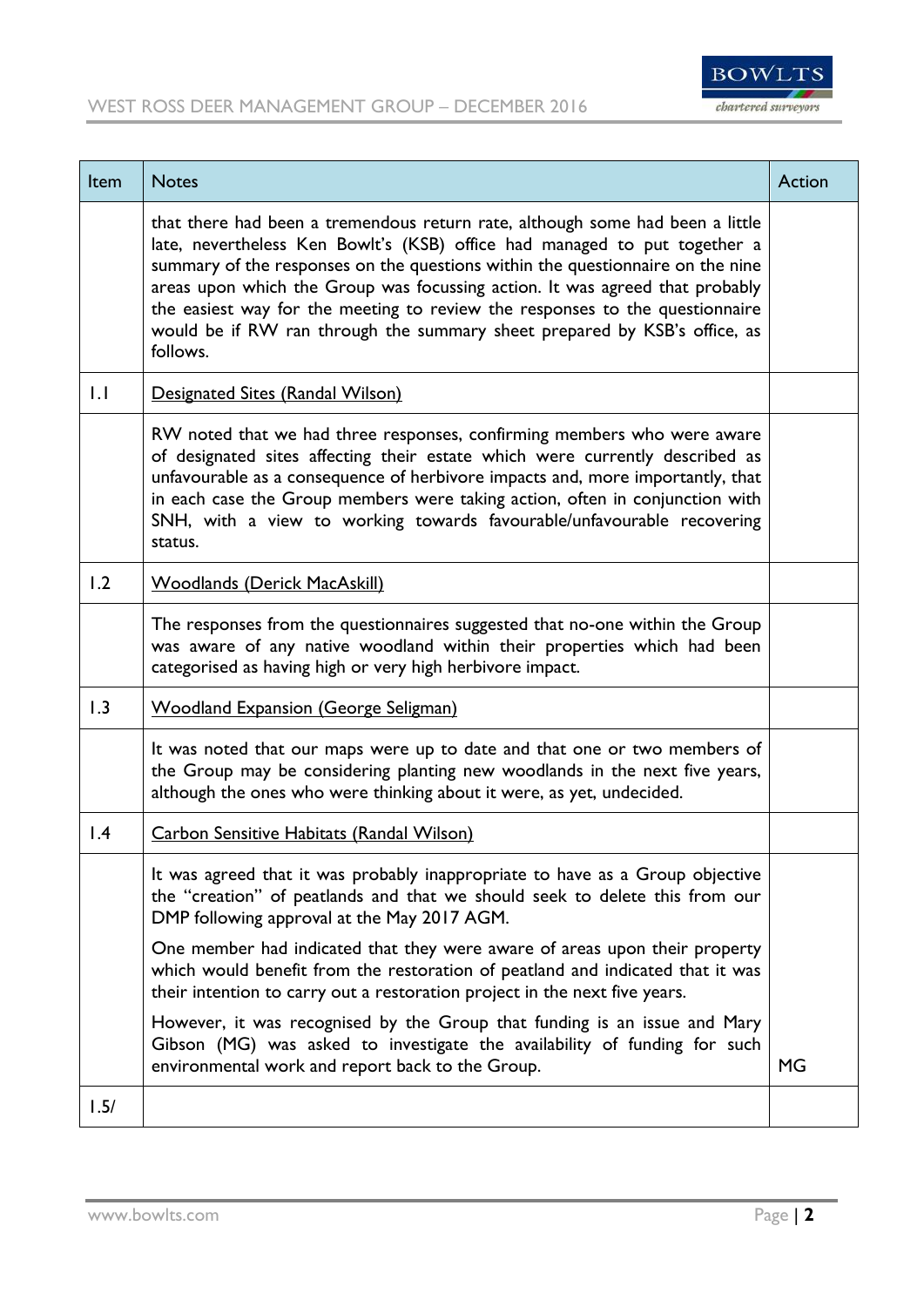

| Item | <b>Notes</b>                                                                                                                                                                                                                                                                                                                                                                                                                                                                                                                                                                                                                                                                                                                                                                                                                                                                                                                                                                                                                                                                                                                                                                                                                                                                     | Action     |
|------|----------------------------------------------------------------------------------------------------------------------------------------------------------------------------------------------------------------------------------------------------------------------------------------------------------------------------------------------------------------------------------------------------------------------------------------------------------------------------------------------------------------------------------------------------------------------------------------------------------------------------------------------------------------------------------------------------------------------------------------------------------------------------------------------------------------------------------------------------------------------------------------------------------------------------------------------------------------------------------------------------------------------------------------------------------------------------------------------------------------------------------------------------------------------------------------------------------------------------------------------------------------------------------|------------|
| 1.5  | <b>Habitat Monitoring (Norman Kelman)</b>                                                                                                                                                                                                                                                                                                                                                                                                                                                                                                                                                                                                                                                                                                                                                                                                                                                                                                                                                                                                                                                                                                                                                                                                                                        |            |
|      | RW outlined that the Association of Deer Management Groups was committed<br>to both SWARD and Best Practice. He mentioned that they were planning to<br>raise about £60,000 and so far had raised some £20,000 and so he encouraged<br>all members to consider making a one-off contribution to the fund being raised<br>by the ADMG and in doing so, confirmed that his family had made a<br>contribution. In reviewing the responses to the questionnaire, RW confirmed<br>that he was very encouraged to see that everyone had confirmed that habitat<br>impact data collection had started on their properties with samples being<br>collected on blanket bog and peatland, heather moor and montane vegetation<br>on many estates. Queries were raised by Lochrosque, Cabuie and Nest of<br>Fannich on the numbers shown on the questionnaire responses and KSB<br>undertook to confirm the record and double-check to see whether the correct<br>entries had been made. RW noted that not everyone had forwarded the habitat<br>impact data collected to KSB and asked that if members had not done this, that<br>they take steps to ensure that all the data was available to KSB such that it could<br>be collated and make the Group's habitat impact data more robust. | All        |
|      | RW also noted the responses from the questionnaires, indicating that habitat<br>monitoring surveys would be carried out on a regular, three-yearly basis. There<br>were a few queries on the return for Foich, where no sample numbers were<br>entered, and KSB undertook to liaise with Foich to update the response<br>summary.                                                                                                                                                                                                                                                                                                                                                                                                                                                                                                                                                                                                                                                                                                                                                                                                                                                                                                                                                | <b>KSB</b> |
|      | There was then an open discussion on the habitat impact data being collected,<br>with Norman Kelman (NK) indicating that he expects significant improvement in<br>the habitat following the removal of sheep. Barbara MacDonald (BM) suggested<br>that her experience was that it took quite a while for any improvement in the<br>habitat to show and therefore RW suggested that patience would have to be<br>brought to bear.                                                                                                                                                                                                                                                                                                                                                                                                                                                                                                                                                                                                                                                                                                                                                                                                                                                 |            |
| 1.6  | Public Access (Ruari Matheson)                                                                                                                                                                                                                                                                                                                                                                                                                                                                                                                                                                                                                                                                                                                                                                                                                                                                                                                                                                                                                                                                                                                                                                                                                                                   |            |
|      | In running through the responses to the public access questions, RW advised<br>that the principal income streams for the properties within the Group were<br>sporting, holiday and residential lets, farming, renewables and forestry. The top<br>recreational groups using the properties comprised firstly walkers, who<br>impacted on all estates, followed by hunters/cyclists/fishermen and bird<br>watchers.<br>Roughly half of the members within the Group confirmed that walkers tended                                                                                                                                                                                                                                                                                                                                                                                                                                                                                                                                                                                                                                                                                                                                                                                 |            |
|      | to follow clear estate paths and about the same proportion of properties had<br>paths that gave access to the high ground. Roughly two-thirds of members<br>actively/                                                                                                                                                                                                                                                                                                                                                                                                                                                                                                                                                                                                                                                                                                                                                                                                                                                                                                                                                                                                                                                                                                            |            |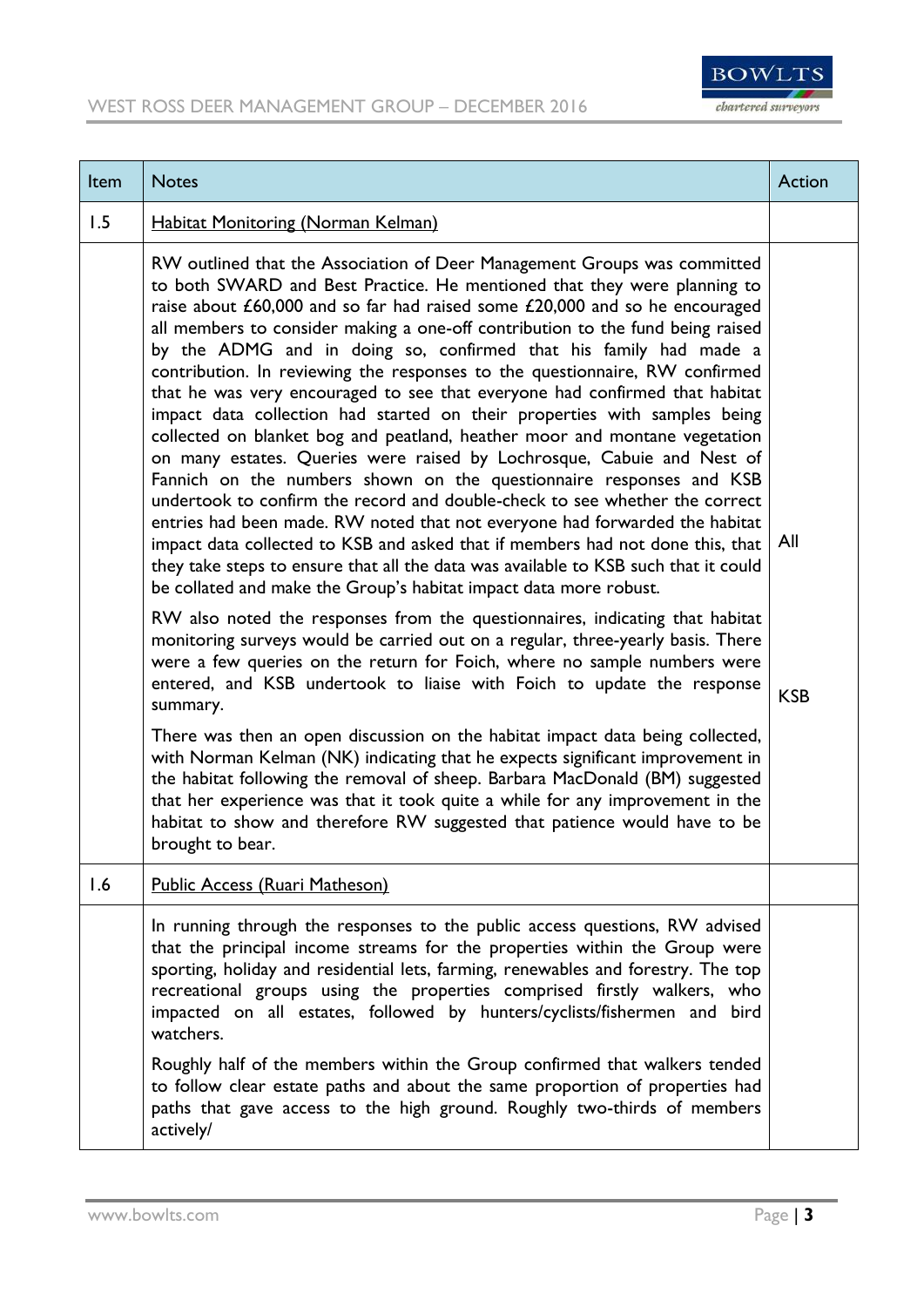

| Item | <b>Notes</b>                                                                                                                                                                                                                                                                                                                         | Action |
|------|--------------------------------------------------------------------------------------------------------------------------------------------------------------------------------------------------------------------------------------------------------------------------------------------------------------------------------------|--------|
|      | actively maintained paths and a similar number felt that paths benefitted the<br>properties by allowing ease of access, reducing the impacts of conflicting<br>interests and allowing easier access for extraction of carcasses.                                                                                                     |        |
|      | The general feeling was that roughly half the members felt that recreational<br>users had an impact on sporting use, although it was noted that some did not.                                                                                                                                                                        |        |
|      | There then followed an open discussion on public access, with reports that litter<br>on the hill was becoming an increasing problem. Concerns were expressed that<br>issues with trampling of vegetation would only increase with deer being<br>constantly moved, this being particularly noted at Fannich, Heights and<br>Gruinard. |        |
|      | Mention was made that as mountain bikes were being seen more and more on<br>the hill, there were an increasing number of issues with them and this was<br>something to be considered as the Group moves forward.                                                                                                                     |        |
|      | The Group, through the discussion, queried whether some progress could be<br>made in the Fannich area via the Section 7 Agreement on the disturbance to<br>deer and this is something that needs to be taken up with SNH at the<br>appropriate time.                                                                                 |        |
|      | RM talked about the "Heading for the Hills" website and mentioned the name<br>Fiona Cunningham within SNH, who is the person to contact to have property<br>details loaded up. RW encouraged everyone to do this, given that only one<br>property within the Group, namely Fannich, currently used this website.                     |        |
|      | The meeting acknowledged that most members were working with other bodies<br>and using other methods such as improving paths, signage, etc, to ease any<br>perceived access conflicts.                                                                                                                                               |        |
|      | When access issues flared up, it was noted that they usually manifested<br>themselves in disrupted stalking days, additional damage to the habitat through<br>constant movement of deer and occasional damage to young plantation when<br>gates are left open.                                                                       |        |
|      | The Group acknowledged that there was difficulty in accessing funding through<br>SRDP for path improvement and it was agreed that this was something that<br>might be discussed further via SNH in due course.                                                                                                                       |        |
| 1.7  | Deer Population and Population Model (Barbara MacDonald)                                                                                                                                                                                                                                                                             |        |
|      | RW ran through the responses to the deer population and population model<br>questions. The following being noted:-                                                                                                                                                                                                                   |        |
|      | most of the properties within the Group had some Sika and Roe deer.<br>one-third of the properties had feral goats.<br>roughly/                                                                                                                                                                                                      |        |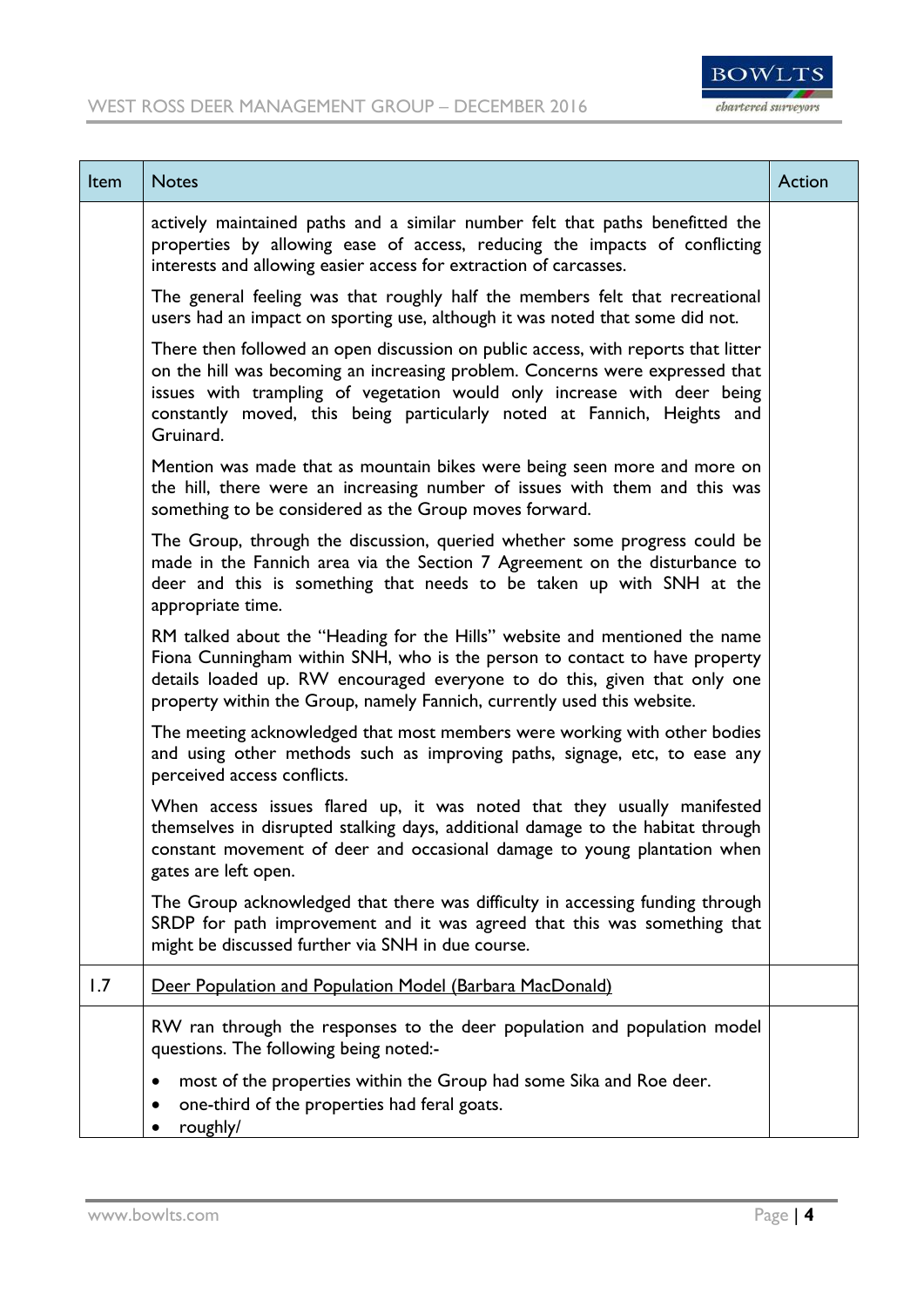

| Item | <b>Notes</b>                                                                                                                                                                                                                                                                                                                                                                                                                                                                                                      | <b>Action</b> |
|------|-------------------------------------------------------------------------------------------------------------------------------------------------------------------------------------------------------------------------------------------------------------------------------------------------------------------------------------------------------------------------------------------------------------------------------------------------------------------------------------------------------------------|---------------|
|      | roughly half of the properties had rabbits/hares.<br>$\bullet$<br>two of the properties had cattle.<br>$\bullet$<br>four of the properties had sheep.<br>$\bullet$<br>more than half of the Group had agreed that they would be prepared to<br>$\bullet$<br>share helicopter count costs, subject to proper budgets being produced and<br>approved by the membership. There seemed to be some ambiguity by the<br>responses received from some of the estates and these queries were to be<br>followed up by KSB. |               |
|      | There followed a discussion on the deer population model and it generally was<br>agreed that it would be very important to establish livestock numbers such as<br>sheep, cattle, horses, goats, etc, on the hill within the Group area. This is<br>something that the Group will follow up and explore, and see whether this is an<br>easy thing to establish.                                                                                                                                                    |               |
|      | As regards deer count, it was acknowledged that SNH may do a deer count in<br>2017, it being noted that Sinclair Coghill had previously mentioned that he<br>would query with SNH whether they were actually able to do it and advise the<br>Group in due course. RW stressed the importance of us having an accurate<br>spring count and therefore it was hoped that the Group would be able to<br>organise a foot count whatever happened.                                                                      |               |
| 1.8  | Deer Welfare (Kenny Ross)                                                                                                                                                                                                                                                                                                                                                                                                                                                                                         |               |
|      | RW noted that all members currently collect data on mortality, recruitment,<br>larder weights and that they would be prepared to share the data within the<br>Group so that it could be reviewed on a Group basis. He acknowledged that<br>probably about a third of the members report deer vehicle collisions on<br>www.deercollisons.co.uk and he encouraged those who were not doing so to<br>start.                                                                                                          |               |
|      | There was a discussion on the collation of data, particularly with regard to<br>larder weights, and it was agreed that Bill Whyte (BW) would forward to KSB a<br>spreadsheet showing how they recorded larder weights at Gruinard for possible<br>circulation around the Group so that a standard basis of data collection could be<br>put in place.                                                                                                                                                              | <b>BW</b>     |
|      | Mention was made of the issue of dogs on the loose and the impact that this had<br>on deer welfare, the consensus being that visitors to members' properties<br>should be encouraged to keep their dogs on a lead and certainly under control.                                                                                                                                                                                                                                                                    |               |
| 1.9  | Non-Native Deer Species (David Bennett)                                                                                                                                                                                                                                                                                                                                                                                                                                                                           |               |
|      | RW ran through the responses to the non-native species questions within the<br>questionnaire, it being noted that Sika deer were present on all members'<br>properties, but it was also noted that very few people actually counted them.<br>DB/                                                                                                                                                                                                                                                                  |               |

÷